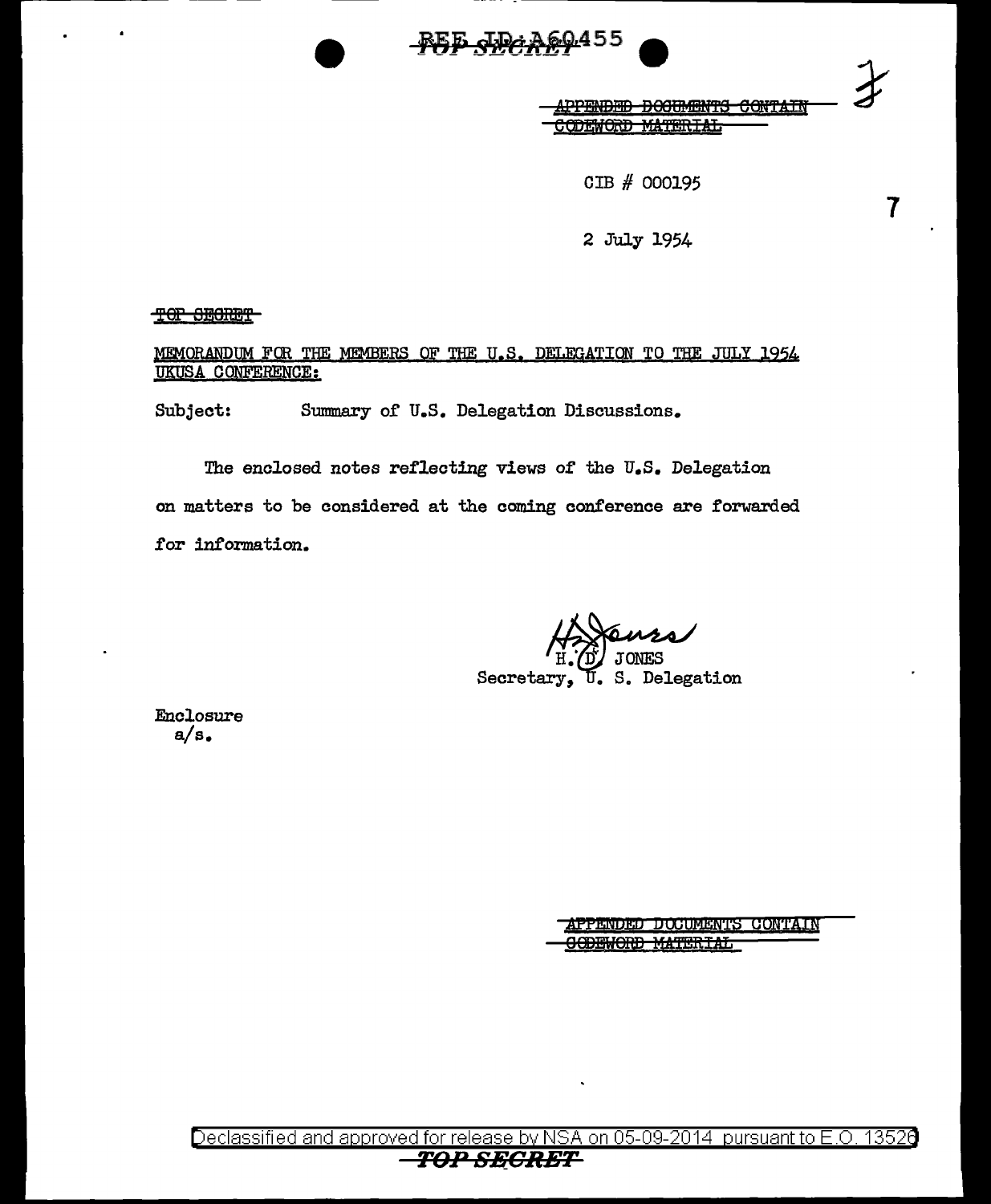# TOP SEERET FROIFI

 $EQ$  3.3(h)(2)  $\blacksquare$  TOP SECRET FROTH  $\blacksquare$   $\blacksquare$   $\blacksquare$   $\blacksquare$   $\blacksquare$   $\blacksquare$   $\blacksquare$   $\blacksquare$   $\blacksquare$   $\blacksquare$   $\blacksquare$   $\blacksquare$   $\blacksquare$   $\blacksquare$   $\blacksquare$   $\blacksquare$   $\blacksquare$   $\blacksquare$   $\blacksquare$   $\blacksquare$   $\blacksquare$   $\blacksquare$   $\blacksquare$   $\blacksquare$   $\blacksquare$   $\blacksquare$   $\blacksquare$   $\blacksquare$ 

### I INTRODUCTION

|    | Par.                 | U.K. Citation                                                                       | Comment                                                                                                                                                                                                                                                                                                                                                  |
|----|----------------------|-------------------------------------------------------------------------------------|----------------------------------------------------------------------------------------------------------------------------------------------------------------------------------------------------------------------------------------------------------------------------------------------------------------------------------------------------------|
|    | $1.3$ (last<br>sent) | $^{\prime\prime}$ the<br>¦have<br>stopped their supply<br>of $\Box$<br>to the U.K." | Some question as to whether U.K.<br>referring to<br>but generally conceded this<br>Is what is meant. U.S. paper<br>indicates U.K. continuing to get a<br>drop copy; know of no cessation.<br>Agreed: Necessary to determine facts<br>at conference, including investigation<br>of possibility of U.K. being able to<br>reinstitute receipt of drop copy. |
|    | 2. $4(a)$            | "either U.S. or<br>U.K. may act as<br>Executive Agent on<br>behalf of both"         | Army strongly opposed to use of term<br>"Executive Agent". U.S. papers not<br>specific on manner in which one party<br>will represent both.<br>Agreed: To note that U.S. may not<br>want to use term "Executive Agent".                                                                                                                                  |
|    |                      | п                                                                                   | <b>GENERAL PRINCIPLES</b>                                                                                                                                                                                                                                                                                                                                |
|    | 3.5(a)               |                                                                                     | to be considered "upper<br>limit".<br>Agreed: Not practicable to prepare<br>and exchange lists of specific items<br>or systems at the conference.<br>Cases<br>should be treated individually and<br>lists exchanged at later date.                                                                                                                       |
| 4. | 5(b)                 | "Certainty" of Inter-                                                               | To ask for evidence of that<br>Agreed:<br>certainty.                                                                                                                                                                                                                                                                                                     |
| 5. | 5(c)                 | "Existing COMINT<br>arrangementsshall<br>not be disturbed."                         | Understood to mean that U.K. plan to<br>weave existing arrangements into a new<br>plan.                                                                                                                                                                                                                                                                  |
|    | 6.5(d)               | Other intelligence<br>interests not to be<br>disturbed.                             | Indicates possibility that U.K. will<br>wish to consider intelligence arrange-<br>ments along with COMINT.<br>Agreed: U.S. delegation must make<br>clear, without delay, its position of<br>inability to consider intelligence<br>matters outside COMINT field.                                                                                          |

 $-1 -$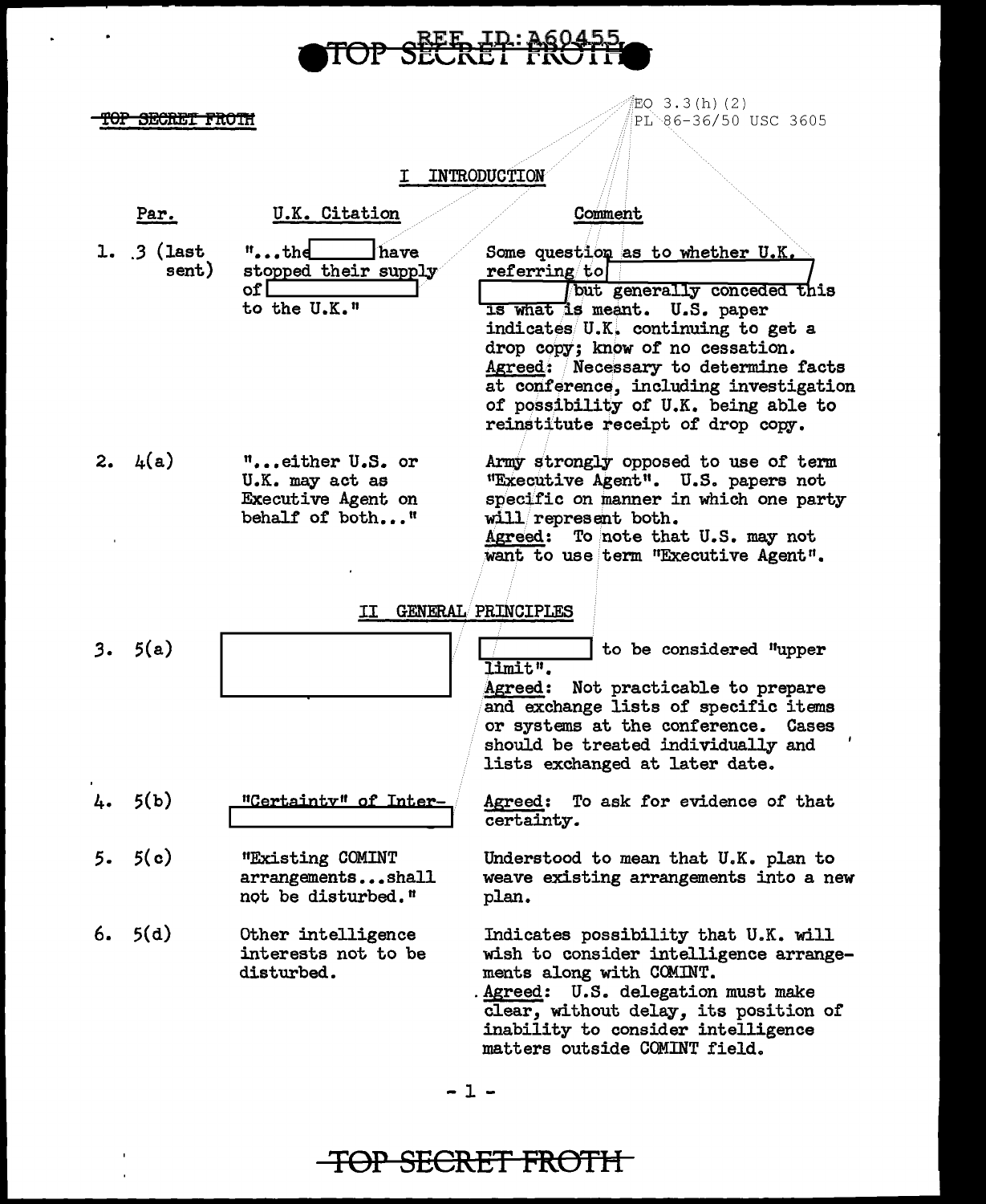## TOP SEERET FROT

LO 3.3(h)(2) PL 86-36/50 USC 3605

### TOP SECRET FROTH

Par. U.K. Citation

Comment

 $7.5(e)$ "Feed-back" to be U.S. purpose in making any disclosure provided explicitly on primarily to be honest with behalf of both the U.S.  $\lceil$  or, if necessary, to and U.K. obtain what we want from the U.K. Agreed: U.S. has not accepted as policy either (1) the Executive Agent<br>concept or (2) disclosure of collabo-

ration.

### III METHOD OF APPROACH

| 8.  | 8  | Joint U.S.-U.K.<br>negotiations at an<br>early stage.                         | 8a and 8b (indicating U.S. Approach to<br>and U.K. approach<br>tol<br>roughly<br>comparable/to U.S. position; however,<br>agreed neither Sa nor Sb acceptable<br>with final sentence of paragraph pro-<br>viding for joint approach at early<br>stage. In addition, Army will accept<br><u>8b only</u> with understanding that $U.K. -$<br>agreement will fulfill U.S.<br>needs. |
|-----|----|-------------------------------------------------------------------------------|----------------------------------------------------------------------------------------------------------------------------------------------------------------------------------------------------------------------------------------------------------------------------------------------------------------------------------------------------------------------------------|
| 9.  | 9  | Simultaneous approach<br>to 3 countries.                                      | Not contemplated by U.S., and objec-<br>tionable. Desirable to await results<br>ofl<br>contacts before<br>Agreed to inform<br>approaching l<br>U.K. accordingly, giving reasons for<br>position.                                                                                                                                                                                 |
| 10. | 10 | Security guarantees<br>with reference to<br>revelation to other<br>countries. | Not covered in U.S. papers. No strong<br>objection to general knowledge of<br>existence of COMINT relationship be-<br>tween U.S. and U.K.; however, would<br>object to such information being passed<br>to<br>from one<br>another.                                                                                                                                               |
| 11. | 11 | Extent of GCHQ and NSA<br>participation in<br>negotiations.                   | The U.K. has spelled out recommended<br>channels of negotiations.<br>Agreed no need for such specific de-<br>tails at this juncture.                                                                                                                                                                                                                                             |

 $-2-$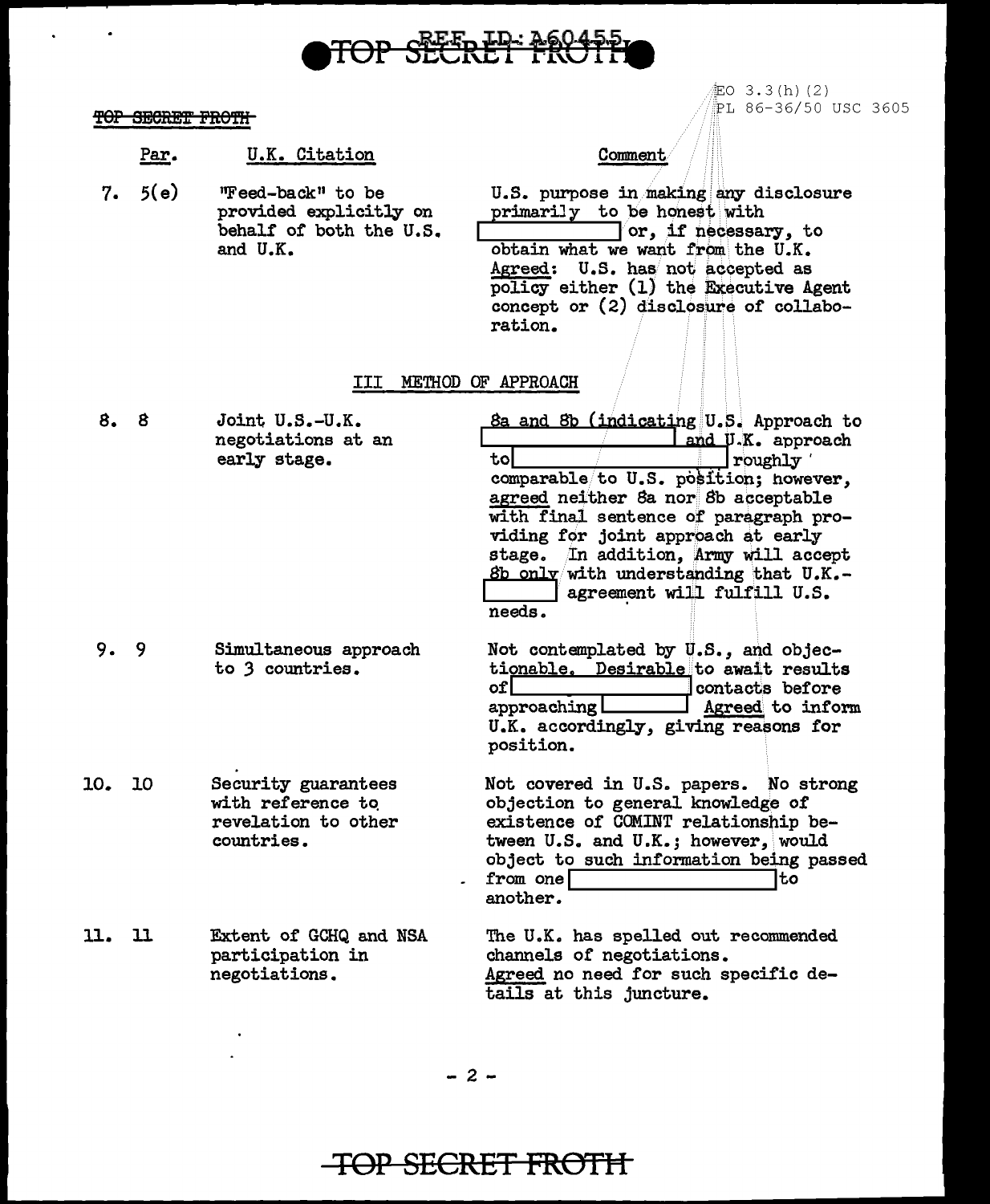<del></del> iO 3.3(h)(2)

TOP SECRET FROTH PL 86-36/50 USC 3605 Comment Par. U.K. Citation 12. 12 ELINT. U.K. serves notice that FLINT will not be exclude from minds of the conferees. Agreed  $(1)$  must reiterate to U.K. our inability to discuss ELINT: (2) willing to hear U.K. ideas at a meeting outside the conference;  $(3)$  willing to state our Government has under consideration the consolidation of the ELINT problem without further details;  $(4)$  should determine whether U.K. relations with are purely ELINT or whether they also include COMINT.  $1.$ Joint US/UK dealings. CIA produced information indicating wants to deal with only one that I country. Clauses (a) and (b) indicate an intent on the part of the British to separate l Discussion indicated PL 86-36/50 USC 3605 probably has, as a result of discussions with the Air Force, considerable information concerning our ELINT plans.  $2.$  $4a$ Proposals for break-These paragraphs deal, for the most ing the "impasse". part, with non-COMINT intercept, which thru is outside the Delegation's authority g to consider. Agreed that this, in effect, wipes out all of paragraph 4 except "g", which deals with security regulations. Delegation felt U.K. should not enter into a COMINT relationship with the l.  $\mathbf{3}$ LSIB knows of no U.S. Discussion of | Intelligence COMINT approach to approach to Army which resulted in receipt of certain COMINT reports. approach to the U.S. Army distributed a briefing note indicating that Army willing, however, that U.K. be informed that the reports were not received

 $-3 -$ 

through any COMINT channel.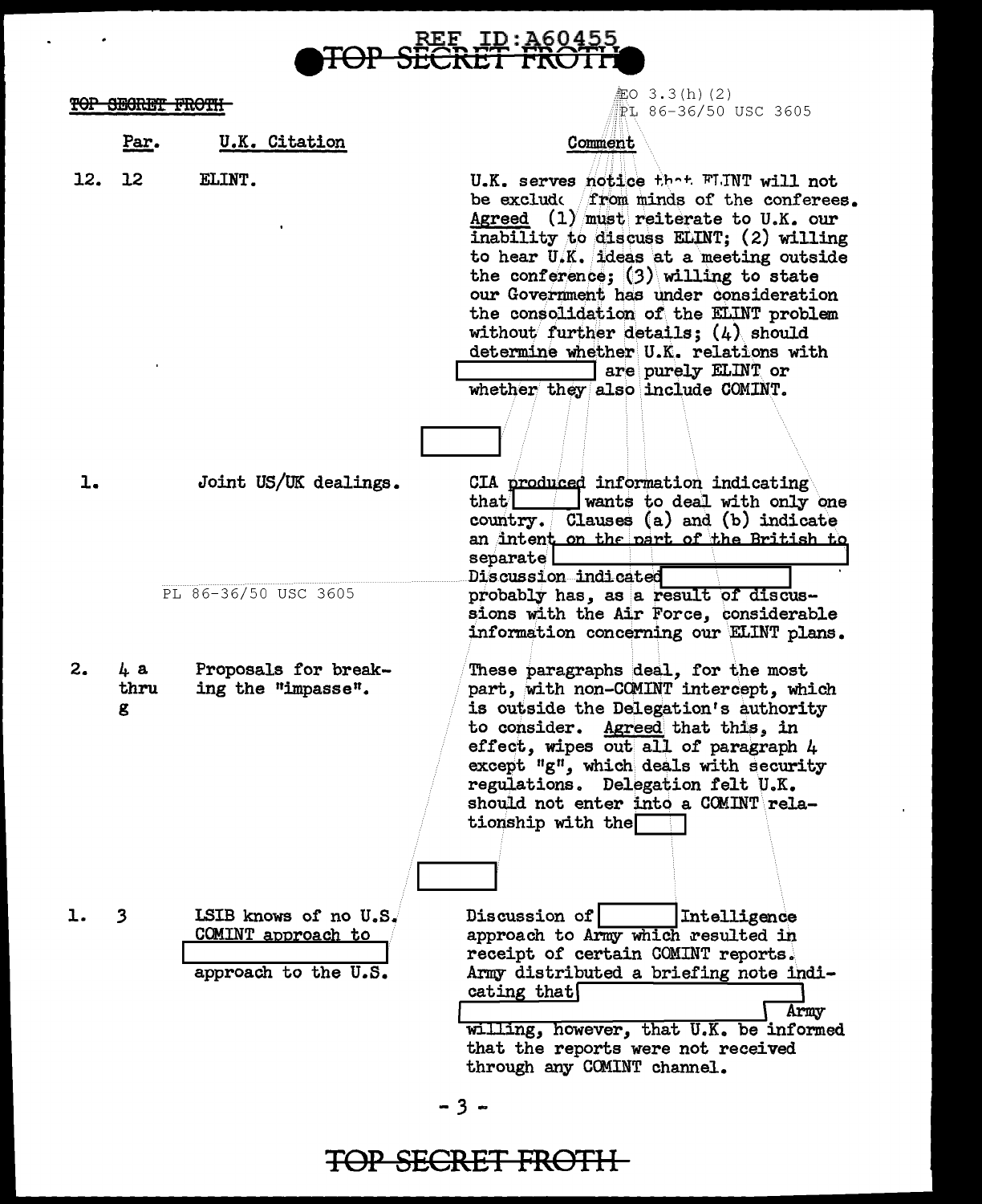|    |                                                                       |                                                                     | 証O 3.3(h)(2)                                                                                                                                                                                                                                                     |  |  |
|----|-----------------------------------------------------------------------|---------------------------------------------------------------------|------------------------------------------------------------------------------------------------------------------------------------------------------------------------------------------------------------------------------------------------------------------|--|--|
|    | <del>OP SECRET FROTH</del>                                            |                                                                     | PL 86-36/50 USC 3605                                                                                                                                                                                                                                             |  |  |
|    | Par.                                                                  | U.K. Citation                                                       | Comment                                                                                                                                                                                                                                                          |  |  |
| 2. | 4                                                                     | <u>U.K.T</u>                                                        | Noted that USCIB has approved this;<br>however, Army member suggested it be<br>permitted only if the U.K. makes with                                                                                                                                             |  |  |
|    |                                                                       |                                                                     | <u>etal</u> an arrangement acceptable to the<br>$U.S.$ Agreed $U.K.-$<br>negotiations<br>should be left solely to the U.K. with<br>no mention of U.S. interests - the<br>converse of the U.S.<br>negotia-<br>tions.                                              |  |  |
| 3. | 6 b                                                                   | In event of<br>refusal.                                             | Pointed out that difference exists in<br>papers on what is to<br>be done in the event either objects<br>when approach is made. Noted that this<br>paragraph has value to U.S. in its<br>position on 1.e., when U.K. is<br>asked to withdraw from<br>commitments. |  |  |
| 1. |                                                                       | Existing situation<br>rel                                           | Agreed paragraph unclear, particularly<br>with respect to<br>/ Clarification will have to be<br>obtained at outset of the conference.                                                                                                                            |  |  |
| 2. | 4                                                                     | Fear impact on U.K.<br>intelligence interests<br>outside of COMINT. | Agreed U.S. must reject argument con-<br>cerning detriment to other intelligence<br>interests.                                                                                                                                                                   |  |  |
|    |                                                                       |                                                                     |                                                                                                                                                                                                                                                                  |  |  |
| ı. | General Notes on U.S. Position                                        |                                                                     |                                                                                                                                                                                                                                                                  |  |  |
|    | а.                                                                    | U.S. not agreeable to granting U.K. an "Exclusive" with             |                                                                                                                                                                                                                                                                  |  |  |
|    | b.                                                                    | U.S. paper recommends, in essence:                                  |                                                                                                                                                                                                                                                                  |  |  |
|    | (1)<br>That U.S. continue with their contact of the past three years. |                                                                     |                                                                                                                                                                                                                                                                  |  |  |
|    | (2)<br>That no technical assistance be given the                      |                                                                     |                                                                                                                                                                                                                                                                  |  |  |
|    | $c_{\bullet}$                                                         |                                                                     | COMINT service is not under the Intelligence Service, as in                                                                                                                                                                                                      |  |  |
|    |                                                                       | d. U.S. position does not make                                      | an "Exclusive" for the U.S.                                                                                                                                                                                                                                      |  |  |
|    |                                                                       |                                                                     | - 4 -                                                                                                                                                                                                                                                            |  |  |